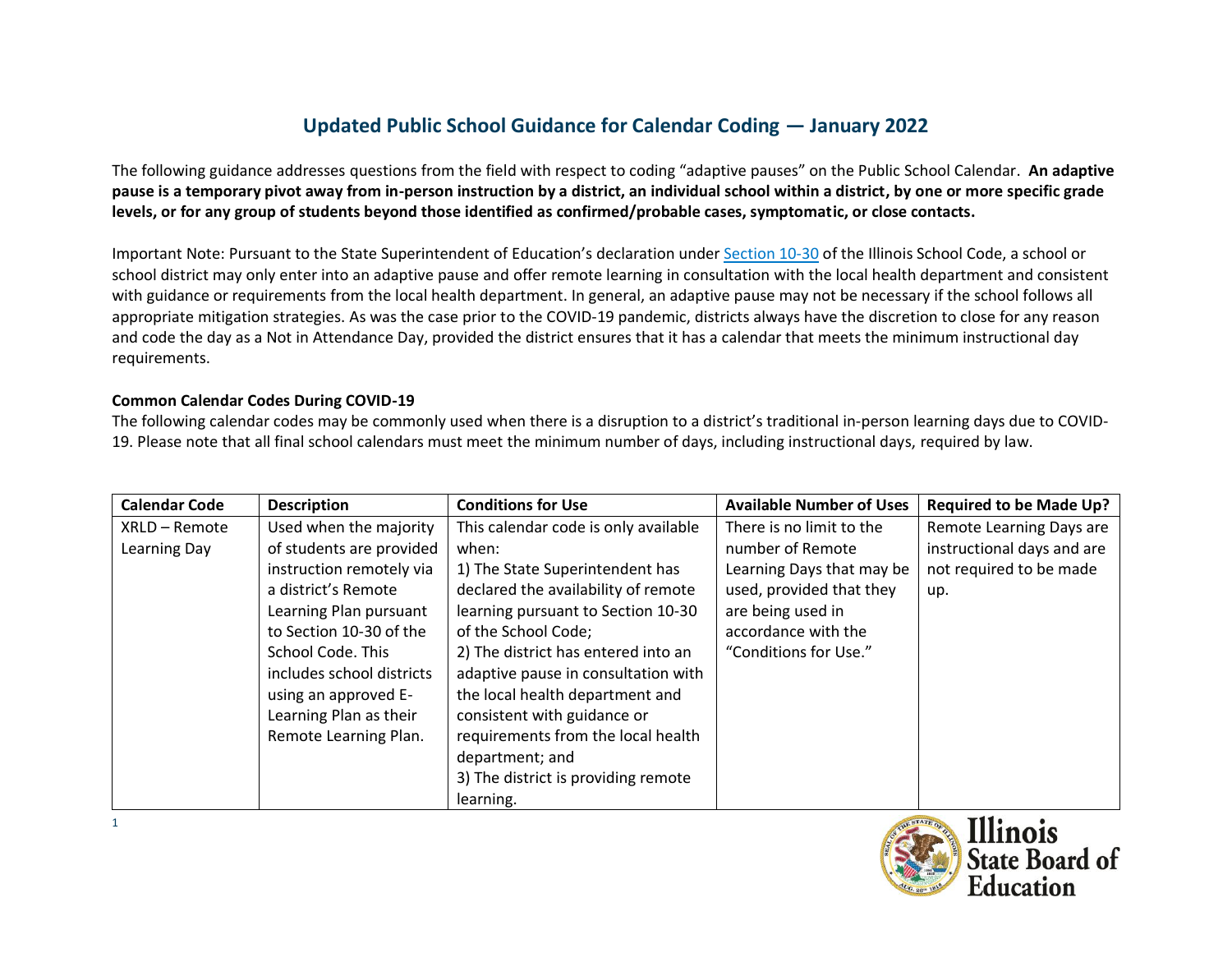| <b>Calendar Code</b>           | <b>Description</b>                                                                                                                                                                          | <b>Conditions for Use</b>                                                                                                                                                                    | <b>Available Number of Uses</b>                                                                                                                                                                                                          | <b>Required to be Made Up?</b>                                                                                                                                                          |
|--------------------------------|---------------------------------------------------------------------------------------------------------------------------------------------------------------------------------------------|----------------------------------------------------------------------------------------------------------------------------------------------------------------------------------------------|------------------------------------------------------------------------------------------------------------------------------------------------------------------------------------------------------------------------------------------|-----------------------------------------------------------------------------------------------------------------------------------------------------------------------------------------|
| $XELD - E-Learning$            | Used when a district has                                                                                                                                                                    | To use E-Learning Days, a district                                                                                                                                                           | E-Learning Days can only                                                                                                                                                                                                                 | E-Learning Days are                                                                                                                                                                     |
| Day                            | an approved E-Learning                                                                                                                                                                      | must have an E-Learning Plan that is                                                                                                                                                         | be used in lieu of                                                                                                                                                                                                                       | instructional days and are                                                                                                                                                              |
|                                | Plan and is providing                                                                                                                                                                       | verified by the appliable Regional                                                                                                                                                           | <b>Emergency Days and are</b>                                                                                                                                                                                                            | not required to be made                                                                                                                                                                 |
|                                | instruction to students                                                                                                                                                                     | Office of Education and that meets                                                                                                                                                           | limited to five per year.                                                                                                                                                                                                                | up.                                                                                                                                                                                     |
|                                | in accordance with such                                                                                                                                                                     | the requirements of Section 10-                                                                                                                                                              |                                                                                                                                                                                                                                          |                                                                                                                                                                                         |
|                                | plan.                                                                                                                                                                                       | 20.56 of the School Code.                                                                                                                                                                    |                                                                                                                                                                                                                                          |                                                                                                                                                                                         |
| NIA - Not in<br>Attendance Day | Used when there are no<br>students in the district<br>engaged in learning.<br>This code is primarily<br>used for breaks<br>throughout the year as<br>well as district-specific<br>holidays. | A school district may choose to use<br>a Not in Attendance Day for any<br>reasons (e.g., dealing with COVID-<br>19, canceling instruction<br>districtwide, extending spring<br>break, etc.). | There is no limit to the<br>number of Not in<br>Attendance Days school<br>districts may use except<br>that they must meet the<br>minimum number of days,<br>including instructional<br>days, required by law.                            | If the day was originally<br>coded as an instructional<br>day and necessary to get<br>to the minimum number<br>of instructional days<br>required by School Code,<br>it must be made up. |
| ED-Emergency<br>Day            | Used when there is a<br>condition the district<br>deems as an emergency<br>and the superintendent<br>determines to close all<br>district school buildings.                                  | The conditions for an emergency<br>that justify the use of an Emergency<br>Day are determined at the district<br>level.                                                                      | Limited to the number of<br>proposed Emergency Days<br>in the proposed<br>calendars. If proposed<br><b>Emergency Days are</b><br>exhausted and instruction<br>is not provided, the day<br>should be coded as a Not<br>in Attendance Day. | If the day was originally<br>coded as an instructional<br>day and necessary to get<br>to the minimum number<br>of instructional days<br>required by School Code,<br>it must be made up. |